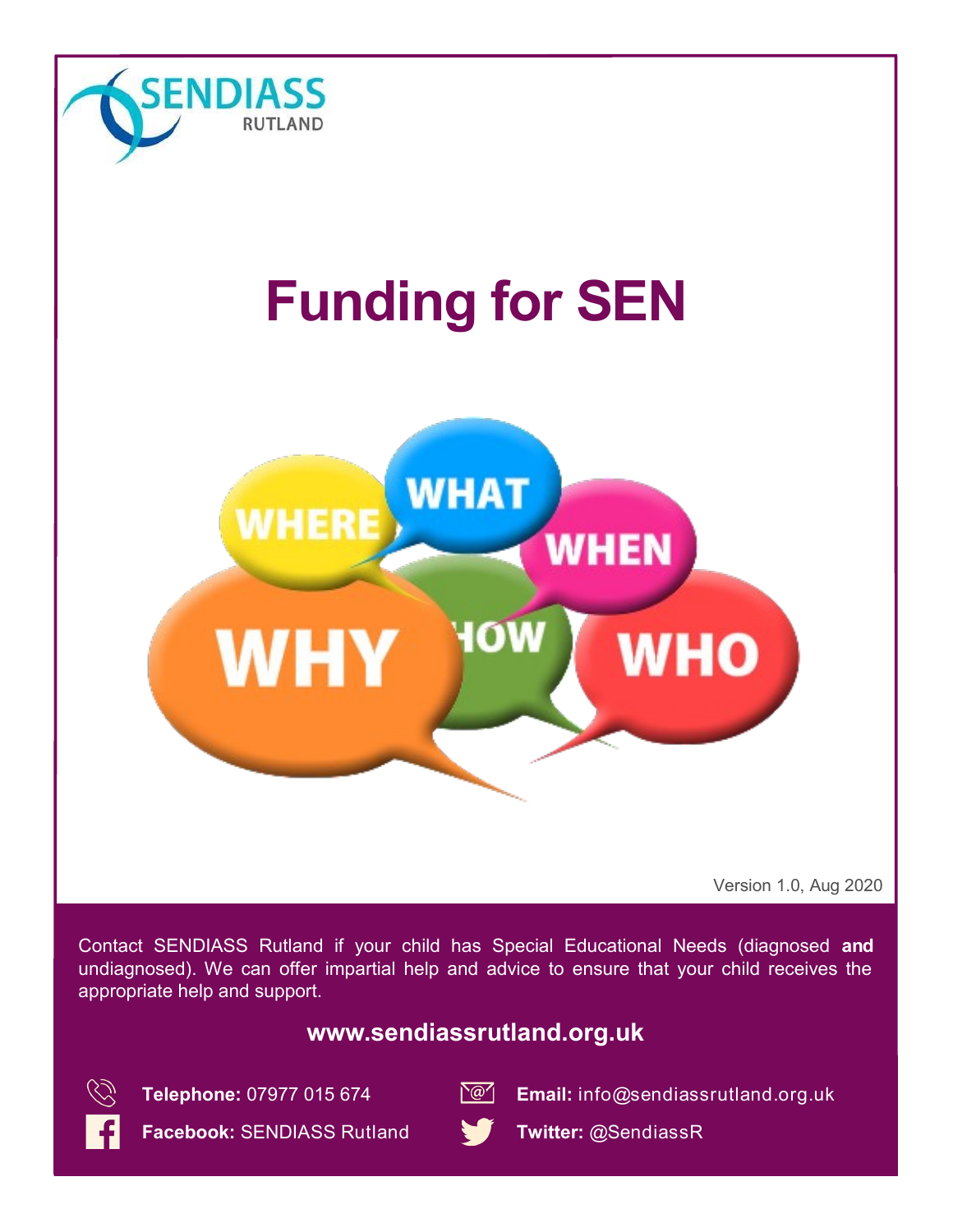## **Funding for Special Educational Needs in Mainstream Schools**



**This information is about funding for special educational needs (SEN) in mainstream schools. This includes academies and free schools.**

## **What is SEN funding for?**

The SEND Code of Practice says schools **must**:

...use their best endeavours to make sure that a child with SEN gets the support they need—this means doing everything they can to meet children and young people's SEN.

#### **6.2**

Schools should use some of their budget to buy resources and make provision for children who need additional help. This can take many forms. For example, children with SEN might need:

- some changes to the curriculum
- special equipment or teaching materials
- the use of additional information technology
- small group work
- support in the classroom
- a base to work in or have quiet time

## **Where does funding for SEN come from?**

All mainstream schools have money for special educational needs support and resources. Schools can decide how to spend this money. This is called delegated funding. This part of the school's income is sometimes called the notional SEN budget.

Funding for SEN provision is from three elements:



#### **Element 1**

All schools get money for each pupil at the school. This is called the **Age Weighted Pupil Unit (AWPU)** and it is part of schools' delegated funding. Some of this money is to make general SEN provision. This might, for example, include the cost of providing the **Special Educational Needs Coordinator (SENCO)** and some other resources.

The local authority provides Element 1 funding for the schools it is responsible for. The local **Schools Forum** agrees the formula that determines how much money the school gets for each pupil. The **Education and skills funding agency** provides Element 1 funding for academies and free schools.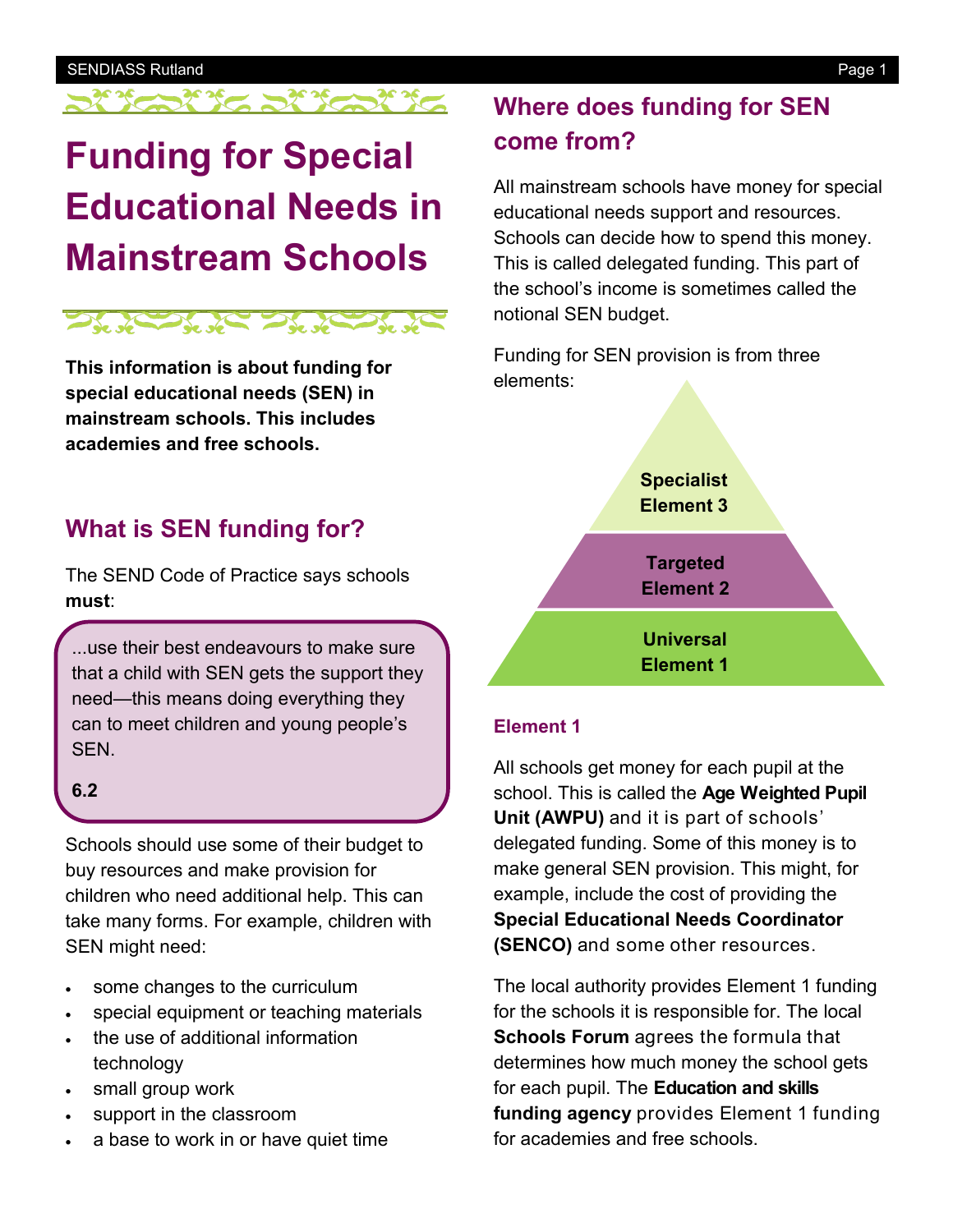#### Funding for SEN Page 2

#### **Element 2**

Element 2 funding is to provide **SEN support**  that is additional to or different from the support that most other children get.

The local authority provides Element 2 funding for schools it is responsible for. The local Schools Forum agrees the formula that determines the amount of money the school gets. The **Education and Skills Funding Agency** provides Element 2 funding for academies and free schools. Element 2 funding is also part of schools' delegated budget.



Government guidance says schools should provide up to the first £6,000 of additional or different support for those children who need it, including those with an **Education, Health and Care plan**. This does not mean that the school will spend £6,000 on every child with SEN. Sometimes schools use funds to help groups of children. Some children will need less help – and some children may need more.

You can ask your school how it uses its SEN budget to support your child. The local authority also publishes a **Local Offer** that explains what type of resources this money might be spent on.



#### **Element 3**

Some children have such complex needs that the school may request some additional funding to '**top-up'** Elements 1 & 2. A pupil **does not need** to have an **EHC Plan** to receive High needs funding.

The local authority is responsible for managing Element 3 funding (sometimes called the 'high needs block') which can be used to make specific provision, if the school or academy can show there is an exceptional level of need. Unlike Elements 1 & 2, any funds allocated from the High needs block must be used specifically for that individual pupil.

You can find details on how Element 3 funding is allocated in the Local Offer.